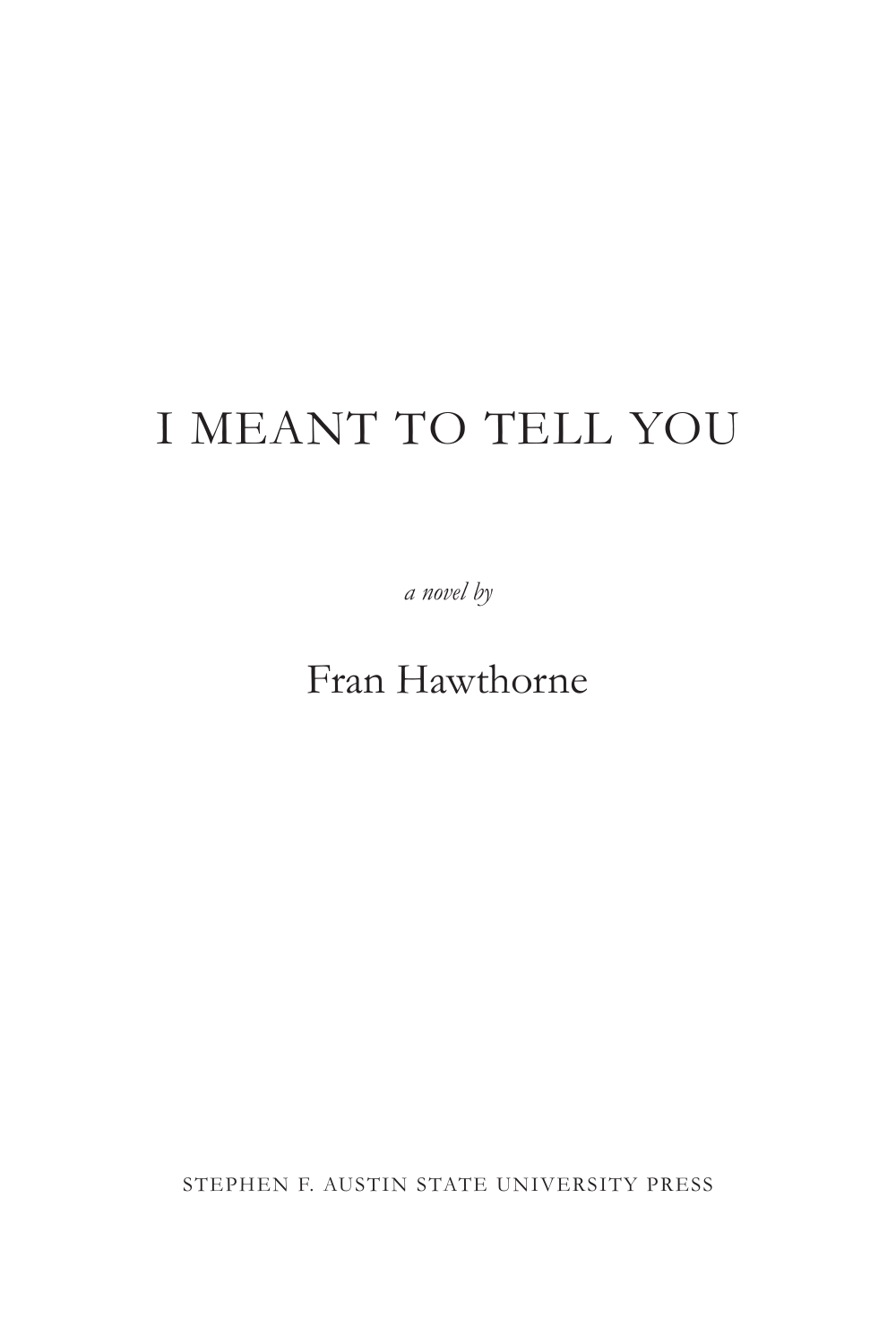## **PROLOGUE**

*April 13, 1996; Interstate 495 en route to Washington Dulles International Airport*

IN HER YELLOW CAR SEAT BEHIND MIRANDA, Tali danced her soft stuffed fox on its two rear legs and sang loudly in a mix of Hebrew and English: "Here comes the sun. Here comes *ha-shemesh.*"

Ronit, in the passenger seat up front, screwed and unscrewed the cap of her water bottle. Shut. Open.

Miranda lifted her hand off the steering wheel to wave backwards at Tali, and the car swerved briefly. "Hey, over there," Miranda called.

"Hey, up there." Tali giggled.

Turning partly around, Ronit also waved. Then she checked her watch.

The highway guardrails glided by like ribbons unfurling. Rain slapped the windshield in front of Miranda as the sky darkened and they crossed the Potomac River from Maryland into Virginia.

Glancing toward Ronit, Miranda mouthed: *Are you okay?*

Ronit leaned forward and fiddled with the radio, until Celine Dion's clear soprano abruptly drowned out any other sound. *"For every dream you made come true/For all the love I found*—*"* Before the line was finished, Ronit stabbed the button for a different station. Very softly, her mouth barely an inch from Miranda's ear, she whispered, "It will be fine after we land in Tel Aviv. I'll call Tim from my parents' apartment."

"He's going to be furious."

A minivan was slicing into their lane directly in front of them. Raggedly, Miranda moved leftward; the car just behind her in that lane immediately honked. "Sorry. Sorry," she mumbled.

"I have spent six years―" Ronit's voice rose; Miranda quickly put a finger on her own lips, nodding toward Tali. "I have spent six years," Ronit repeated more quietly, "doing what Tim wants so he won't be furious."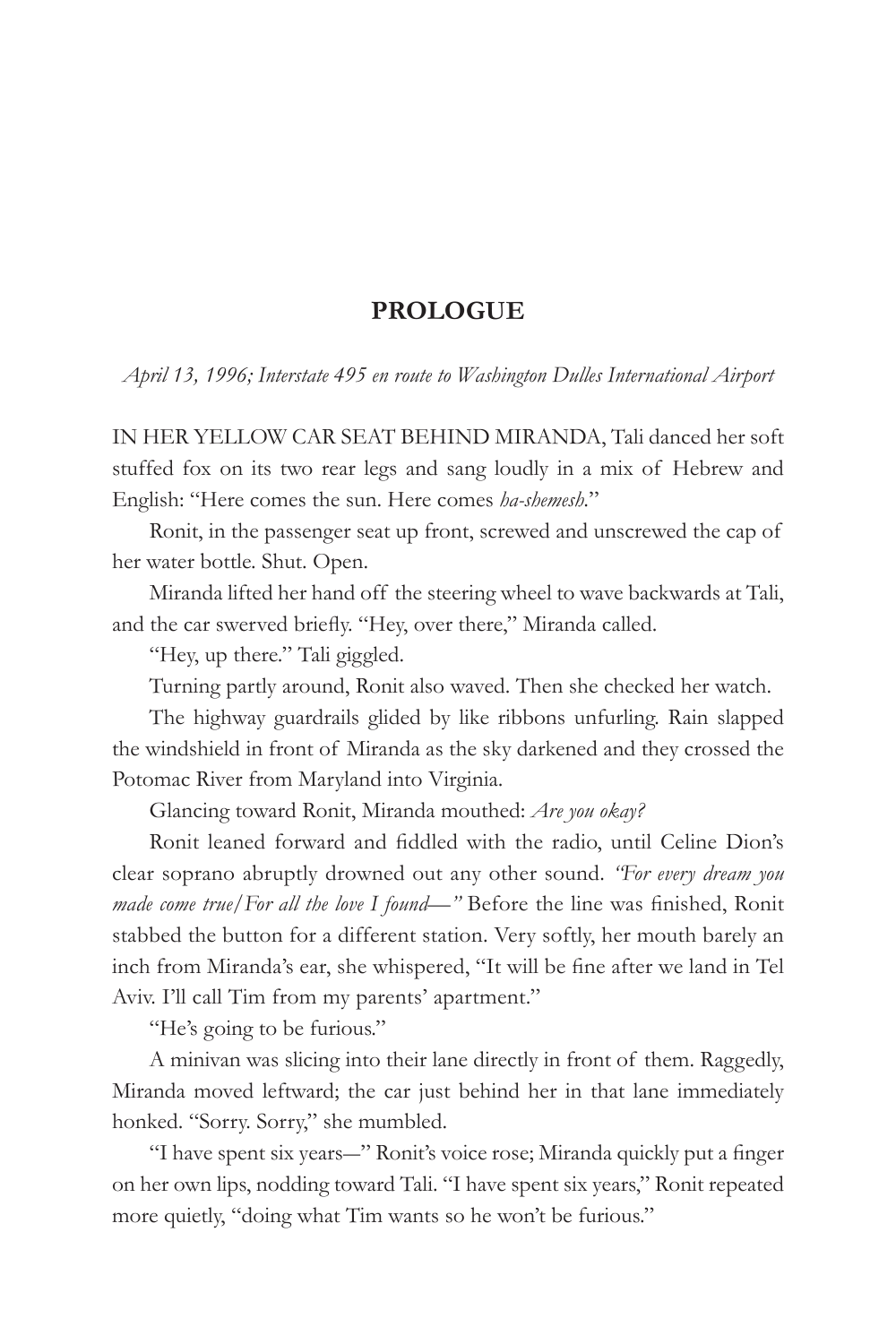"I know."

"I made the coffee too strong. I made it too weak. I put Tali to bed too early. I put her to bed too late."

"I know."

"He cut up my driver's license, Miranda! He canceled my credit cards! He said he makes all the money, so he'll decide how I spend it."

"He's crazy."

"If I don't go now, before he figures out somehow to block Tali's passport…" Ronit crossed her arms on the dashboard. "Last week …"

"What happened last week?"

"He just―He told me he would get custody of Tali, because my English isn't good enough."

"What? That can't be true."

"I don't know. He makes me so upset, I forget all my English."

"He hasn't―done anything again―in front of Tali?"

"Not since my wrist."

"Tali doesn't talk about it?"

"No, thank God."

"That's good. I guess." Miranda tapped the steering wheel, keeping her hands more or less at nine and three. Raindrops were plopping more heavily now. Brenda had said that the dashboard lights on the Toyota sometimes blinked for no reason, but she hadn't mentioned that the windshield wipers squeaked and missed big patches when they swept the glass. "You're sure he doesn't know about this trip?"

"How could he know? Who would tell him?"

"I don't know."

"You didn't tell Brenda why you wanted her car?"

"Of course not. And you did everything on the list? You prepaid your rent for next month? You forwarded the mail to me?"

"*Betach***.** Yes, yes." Ronit unscrewed the water bottle cap again. "It will all be okay, as soon as we're in Israel."

 "I just worry… I could see Tim spying on you. Following us." The rearview mirror showed only the lights from the angry car that Miranda had cut off, but it was definitely possible to imagine Tim, his fingers gripping the wheel of the old black BMW, his brown hair falling over his eyes, tearing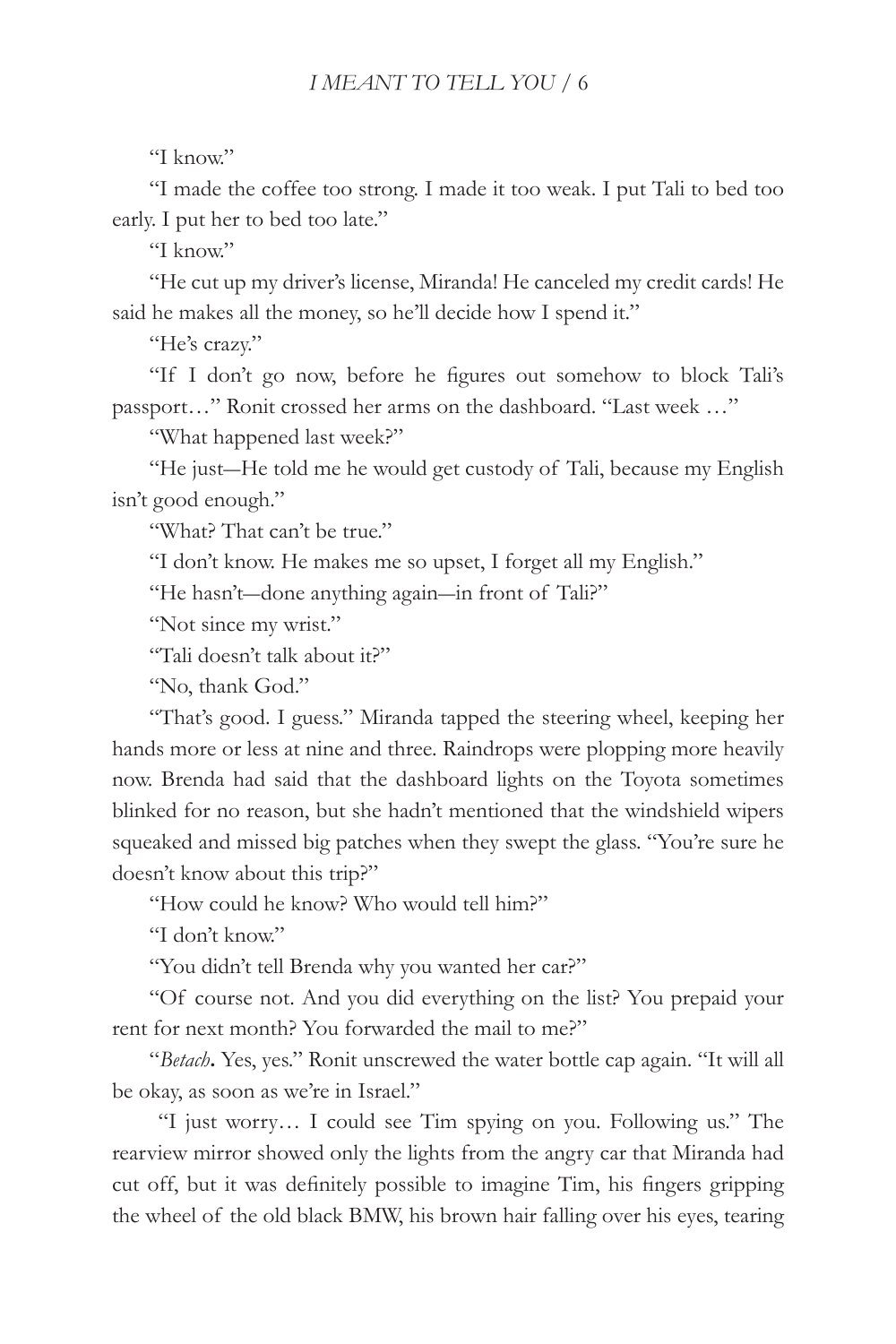down the interstate after them at seventy-five, eighty, eighty-five. Even in the rain. Coming right up against Brenda's trunk. Did he have any idea what kind of car Brenda owned?

"I'm sorry I'm bringing you into all my problems." Ronit began hitting her lap with her water bottle while she spoke.

"It's okay. That's what friends are for."

"I just need my family, for a while. I need my mother."

Tali had fallen asleep, her head resting against the side of her car seat, her dark curls squished underneath her cheek.

 "Tim always has some reason why Tali and I can't go to Israel, not even to visit for three days. Every year. Even before we started this divorce."

*Washington Dulles International Airport, five miles*, a sign said.

Brenda's faded air freshener, swinging from the rearview mirror, reeked of sickly-sweet pine. The radio announced a spring sale at Sears.

"When are you going to tell your lawyer?" Miranda asked.

Ronit turned the radio louder. "Maybe tomorrow. The lawyers can finish the divorce without me. They're almost done anyway."

"I still think you should've…."

Tali stirred; her fox dropped to the floor.

The windshield wipers smeared water.

The car behind them honked.

Ronit checked her watch.

"I'll get you to the airport in plenty of time, don't worry."

Rain.

White lines.

Guardrails.

Exit sign.

The asphalt underneath Brenda's red Toyota rolled away at seventy miles an hour, onward to Ronit and Tali's waiting El Al airplane.

Two miles.

THEY HAD TO WAKE TALI WHEN THEY PARKED in the short-term lot at Dulles. Lifting the girl out of the car seat, Miranda rested her, fulllength, against her own body, her arms wrapped in an X across the small back in its thick jacket. She nestled her cheek against the curls matted around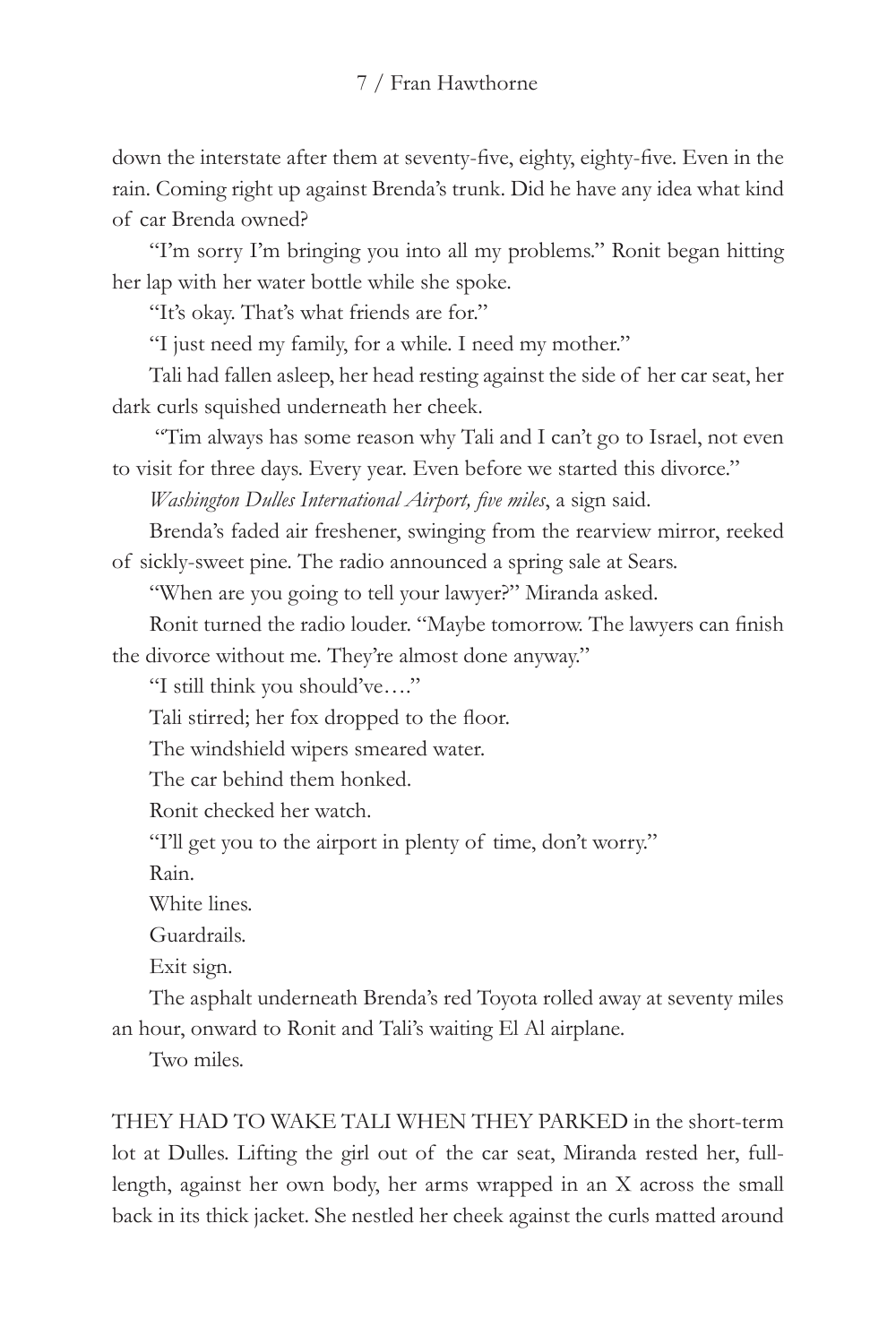Tali's warm neck. Tali murmured and wriggled closer. "*Eema*? Aunt Randa?"

"You can carry her?" Ronit asked. "She's heavy, I think." She kissed the top of Tali's head.

"She smells so sweet. Like apple juice."

Tali wobbled a little as Miranda lowered her to the ground, and Miranda kept an arm around her shoulders. Ronit picked up Tali's little yellow suitcase and the fox in her left hand, pulling her own wheeled bag behind her with her right. They walked slowly to the terminal.

The El Al counter was mobbed, the check-in line snaking around two turns. "Saturday night," Ronit whispered to Miranda. "There are no flights on Shabbat, so now, after sundown, now everyone wants to go to Israel." At least five ultra-Orthodox families were spread through the line and the nearby rows of plastic chairs, the women with smart black caps atop their wigs and solid-colored skirts falling below their knees, the men in identical wide-brimmed black fedoras and long black overcoats over black suits and white shirts. A flurry of boys darted in and around the chairs, their side curls flying. There was also a pair of hikers with tall, metal-framed backpacks and a tour group in matching blue T-shirts whose leader held up a vivid royalblue-and-white sign: "Arlington JCC." Tinny-voiced announcements echoed through the glaringly bright concourse. *"Keep your personal belongings in your sight at all times."* "*Smoking is permitted in designated areas of the airport only."*

"I'll stay with you as long as I can," Miranda offered. "I guess, until you get to the security machines."

"I think we leave the suitcase at these counters first. Then the people from El Al will ask us a lot of questions. They're so stupid. 'Where are you staying in Israel? Why are you staying there? What Jewish holidays do you celebrate? What do you do on Friday nights?' " Ronit took Tali's hand.

Tali grabbed the fox. "Where're we going, *Eema?"*

"For an adventure. You'll see."

"I'm going to miss both of you." Gently, Miranda twirled a silky cluster of Tali's hair, until Tali shook free.

"We'll miss you, too. So many years we've been friends. You've been like I have a third sister."

"Your mother's cauliflower-pomegranate salad."

"The silly statue with the fish."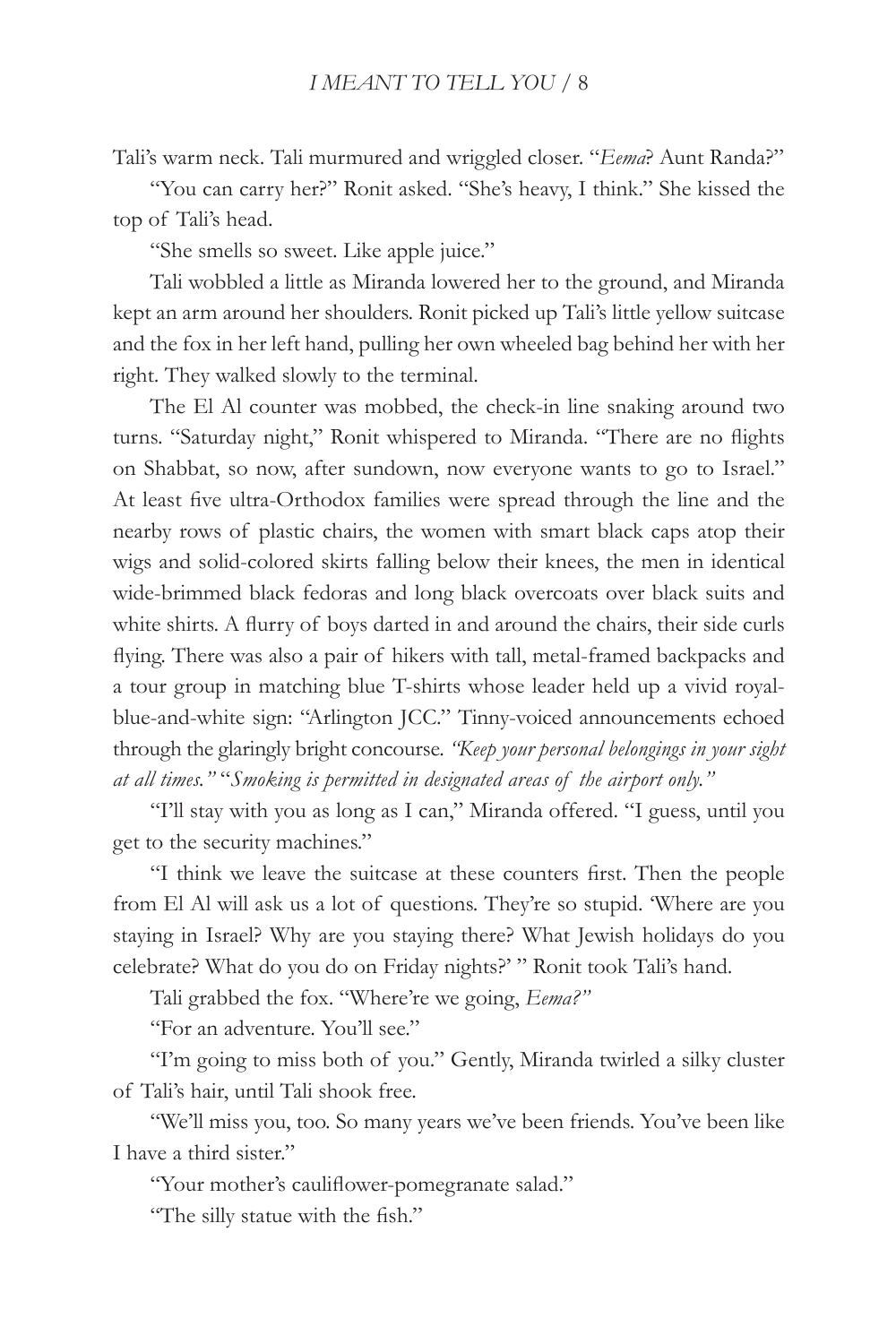## 9 / Fran Hawthorne

"Here." Miranda slid the bigger suitcase away from Ronit. "Let me do something to help." They inched a step forward in the queue. "How long do you think you're going to stay there?"

Instead of replying, Ronit craned her head toward the front of the line, and Tali tugged at the hem of Miranda's windbreaker. "Aunt Randa, guess what? *Eema* got a squirting thing that makes roses for icings, so we're going to make cupcakes with yellow roses."

"That sounds delicious."

"And beautiful," Tali added.

It was their turn at the counter. Miranda hoisted Ronit's bag onto the scale, as Ronit gave her and Tali's tickets and passports to the agent.

"Ah, I hope the suitcase isn't too heavy for the weight limit," Ronit murmured.

Someone was pushing behind them; impatient travelers trying to jump the line? The ticket agent was starting to ask Ronit something.

"Don't move! Police!"

A powerful light was flashing in Miranda's face. Tali's fox was yanked away. Tali was screaming, Ronit was screaming, there were shouts behind her, in front of her, loud voices, deep voices, angry voices, two strong hands had grabbed Miranda's hand, both hands, thrust them behind her back, there was hard heavy metal around her wrists, something hit her shin—It was Tali's little suitcase, cracking open; a snowfall of papers and clothes flipped against her. Then a rough hand was pulling Miranda backwards away from the counter, from Tali, from the suitcase, cinching tight around her upper arm, like a vise, and something scratched, something stung sharply; "Ronit!" she yelled, "Ronit, what's happening?" and Ronit was crying, and Miranda's shoulder bag was sliding down her arm, banging her hip, while two hands now dragged her, and her feet jerked hard, again and again across the ice-slippery tiled floor, big tiles of green and grey and white, and the steel slapped against her wrists each time her feet hit the tile. More lights were flashing. More voices shouted, called, demanded; in English, in Yiddish, in Hebrew. *What the hell? What did those women do? That poor little girl.* "Tali!" Ronit screamed. "Daddy!" Tali shouted.

"You are under arrest," a man declared sternly, somewhere near Miranda's ears, "for violation of federal statute 18-1204 and Maryland code 9-305.